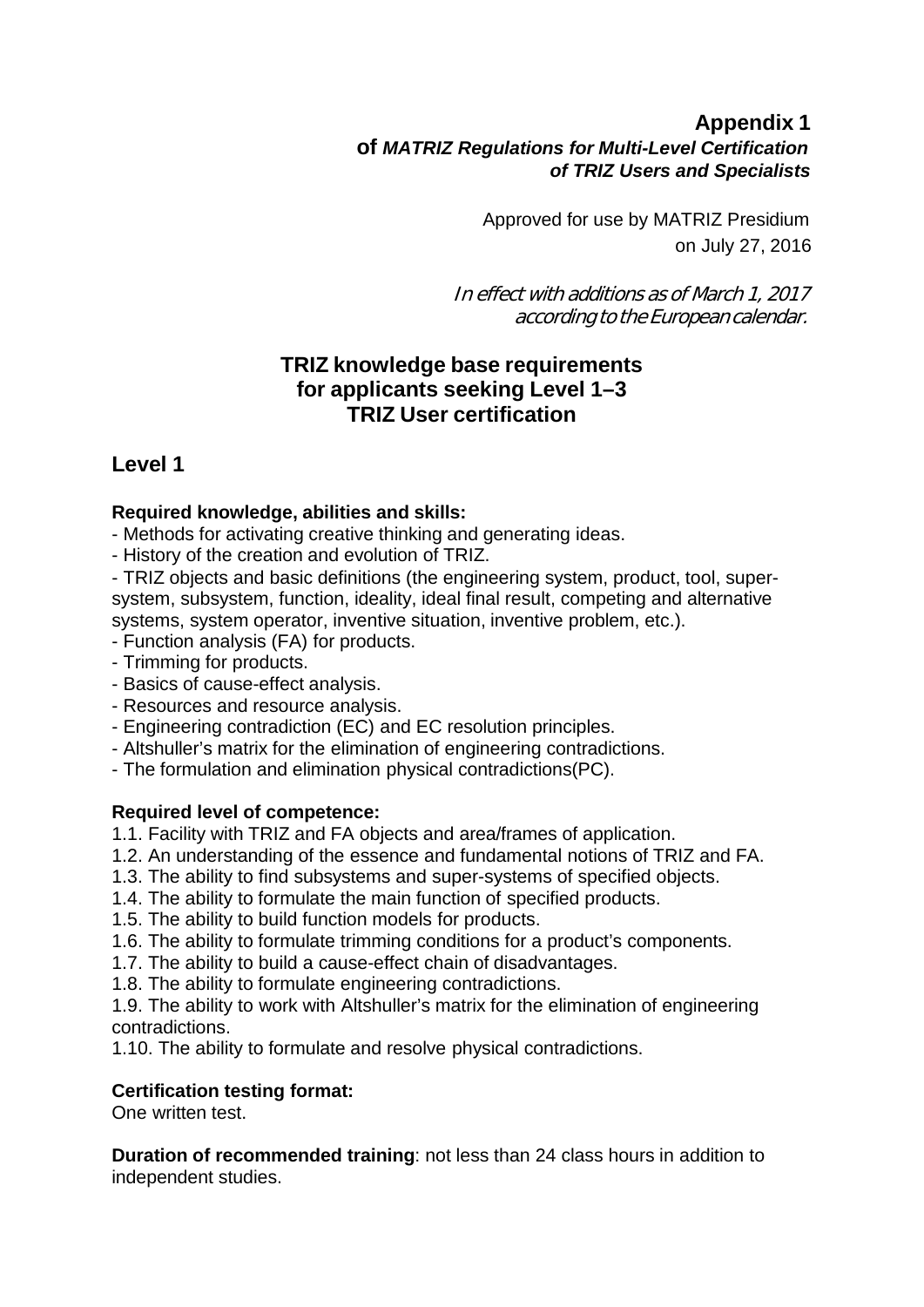# **Level 2**

#### **Required knowledge, abilities and skills:**

- Analysis of Cause-effect chains and the ability to discern root/ key disadvantages.
- Formulation of key problems/issues.
- Feature transfer (combining alternative systems).
- Function analysis for processes.
- Functionality Vs. Problem (Cost) diagram (Diagnostic analysis).
- Su-Field analysis. Standards for inventive problem solving.
- Basics of the Algorithm of Inventive Problems Solving (ARIZ-85C).

- Developmental stages of technical systems. The uneven development of technical systems and their parts.

- Indicators and recommendations for every development stage of technical systems.

#### **Required level of competence:**

2.1. Successful passage of Level 1 requirements.

2.2. An understanding of the essence of cause-effect analysis and identify root / key disadvantages.

2.3. The ability to formulate key problems.

2.4. The ability to find competitive and alternative systems.

2.5. The ability to identify pairs of opposite features for alternative systems.

2.6. The ability to build function models for processes.

2.7. The ability to formulate the trimming conditions for process components.

2.8. Complete knowledge of the principles of construction and transformation of Su-Field models.

2.9. Complete knowledge of the structure of ARIZ-85C.

2.10. 0. Complete knowledge of the indicators and characteristics of the development stages of technical systems.

## **Certification testing format:**

Successful defense of a term paper and completion of a written test.

. **Duration of recommended training**: not less than 40 class hours in addition to independent study.